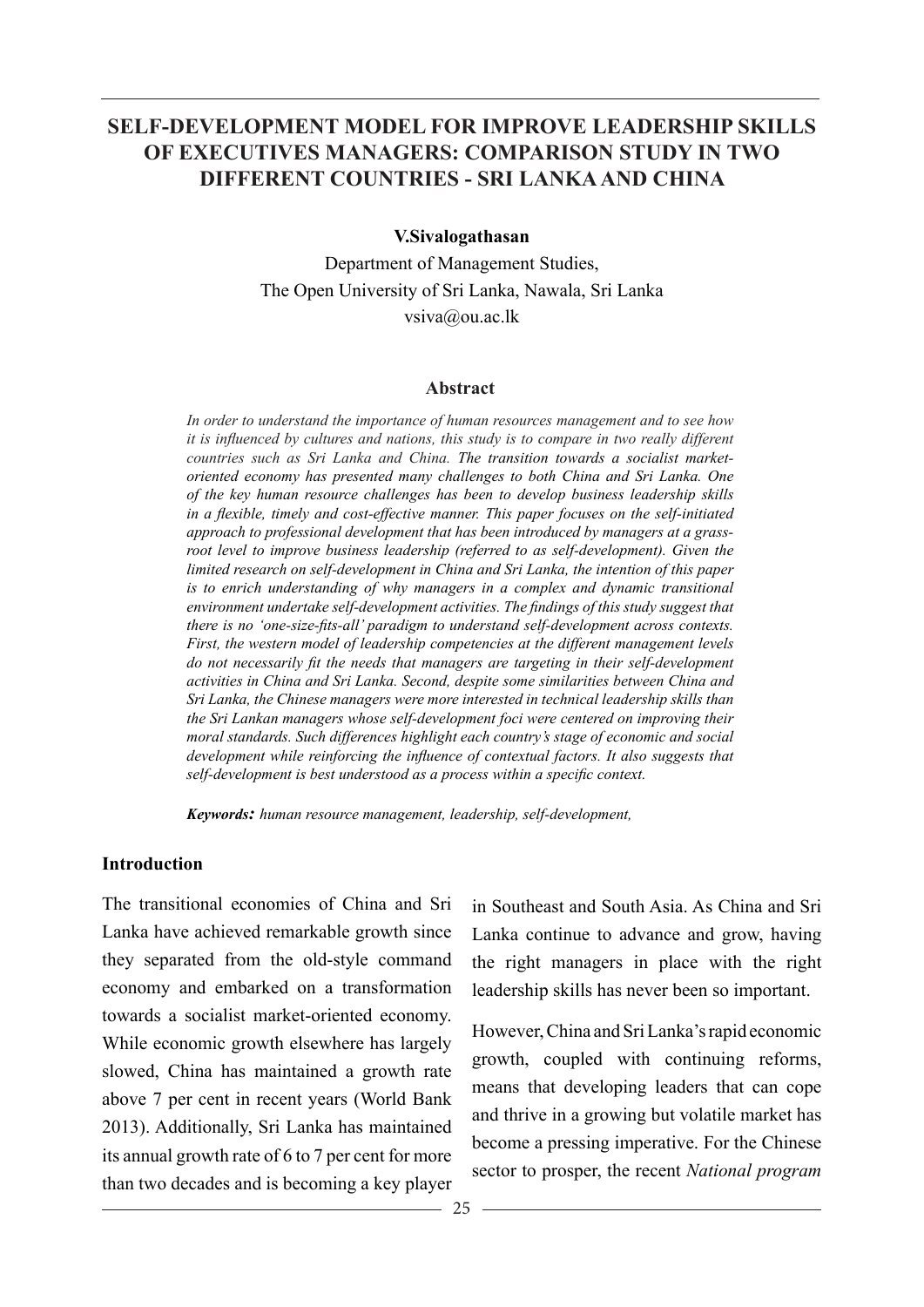*for medium and long-term talent development (2010–2020)* proposes to increase the number of competent managers to 35 million by 2015 and to 42 million by 2020 (GPRC 2010). For Sri Lanka, the ubiquity of insufficient business leadership skills has also been acknowledged. In *The five-year socio-economic development plan (2011–2015)*, the Sri Lanka government emphasizes the necessity to develop leaders in order to maintain economic growth after end of civil war.

For both countries, a short history of exposure to an open market has meant that there is a lack of experience in predicting, training and developing the leadership skills that are compatible with a market-oriented economy. Likewise, the research and practice of formal training programs that improve business leadership are underdeveloped (Borgonjon & Vanhonacker, 1994; Li & Sheldon, 2010; Zhu & Warner, 2013). The existing programs are not comprehensive enough to develop the required business leadership skills – as they are often theory-driven and do not align with organizational needs (Benson, Gospel & Zhu, 2013; Goodall & Warner , 2009).

Furthermore, they are general in nature and there is little customization to suit managers' learning preferences; or they are too costly and inhibit organizational investment in formal professional development programs (Edwards & Phan, 2013). Increasingly, research has emerged with a focus on the role of the individual, acknowledging that individuals should undertake and control their own learning efforts and development process, without being directed by formal job requirements (Boyce,

Zaccaro & Wisecarver, 2010). Referred to as self-development, this approach fits with a new breed of managers, who understand the need for continued professional development and take responsibility for managing their own career paths (Garavan et al. 2002).

The possibility that leaders can improve their business leadership through a self-initiated approach broadens the scope of leadership development studies. Furthermore, it highlights the need for individual examination in a transitional economy and consideration of whether leaders are passive recipients of state policies or whether they proactively respond to changing environments. The extant literature on self-development in China and Sri Lanka is limited and research in this area has predominately focused on self-development in the workplace as a largely western phenomenon (Orvis & Langkamer, 2010; Reichard & Johnson, 2011). Moreover, China and Sri Lanka do not necessarily share the same characteristics as the countries where these prior studies have been conducted. Undertaking a learning process of any kind to develop leadership skills is informed by a cognitive process whereby individuals draw upon their worldview and sense of self to develop cues; importantly such a cognitive process differs within a specific context (Peterson & Wood, 2008).

Therefore, a qualitative approach is used to investigate this under researched area. The research focuses on some key questions:

1 Why do managers in a transitional economy such as in China and Sri Lanka adopt selfdevelopment strategies to build their leadership competencies?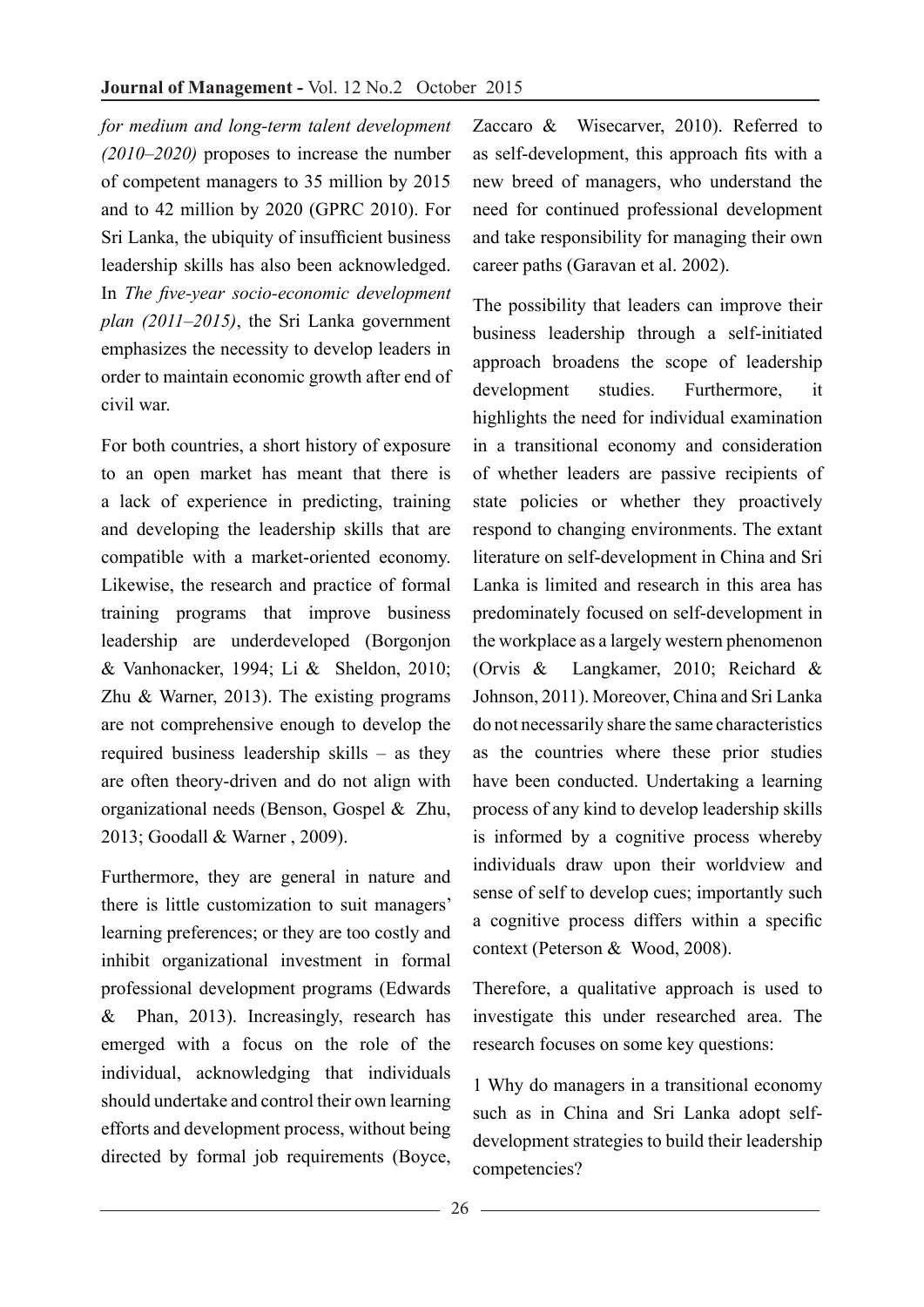2 What aspects of leadership skills do Chinese and Sri Lankan managers target in their selfdevelopment activities?

3 Why do they target these activities?

By posing these questions and using qualitative methods, we present a rich account of leadership self-development in China and Sri Lanka. In order to reveal different perspectives, we selected managers from firms with different ownership systems, namely state owned enterprises (SOEs), domestic private enterprises (DPEs) and foreign investment enterprises (FIEs) with total of 32 targets in China and 40 targets in Sri Lanka.

The paper is structured as follows. First, we review China and Sri Lanka's transition in light of their economic reforms and shifting social values. We provide a review of changes in the leadership landscape and the different approaches of each country to learning and development. Second, we review the relevant literature and the theoretical concepts associated with the self-development process. Third, we outline the methods of data collection and analysis and present the interview results. Fourth, we discuss the findings by focusing on the role of the individual in a transitional economy, comparing and contrasting China with Sri Lanka and with mainstream western literature. Finally, the limitations of the study are identified and the paper is concluded with indications of where further studies could be developed to further develop this area of research.

## **China and Sri Lanka in transition**

China embarked on the transition en route to

market orientation, termed economic reforms and opening-up, in 1979 (Warner, 2009). Seven years later, Sri Lanka launched its own economic renovation, namely *open economy*, with the goal of creating an 'open marketoriented economy' in 1977. Both countries have adopted an incremental approach to transform their economies from a central planning system to a socialist and market-oriented economy involving a mix of organizational ownerships (i.e. SOEs, DPEs, and FIEs). In the past decade, both China and Sri Lanka have achieved remarkable economic growth as indicated by their GDP. For example, China's GDP increased from US\$2269 billion in 2006 to US\$9491in 2014 (NBSC, 2014). Sri Lanka's GDP increased from US\$24 billion in 2006 to US\$67 in 2014 (CBSL, 2014).

Beyond the growth that has taken place in the economic realm, managers in China and Sri Lanka now find themselves exposed to a range of challenges. They have to cope with previously unheard of job insecurity on the one hand and balance normative values on the other (Warner, 2009). These normative values come from traditional cultures, in particular Confucianism and Buddhism, in both countries. Scholars have observed that Confucianism and Buddhism are integral to the traditional cultures of East and South Asia and pervasive in the everyday life of individuals (Wang et al. 2005). They also come from socialist ideologies in China and Sri Lanka and here we mainly refer to socialist egalitarianism with party control (Warner et al. 2005). These different cultural values, including socialism, confucianism, buddhism, and western capitalism, have created a more complex, ambivalent and changeable context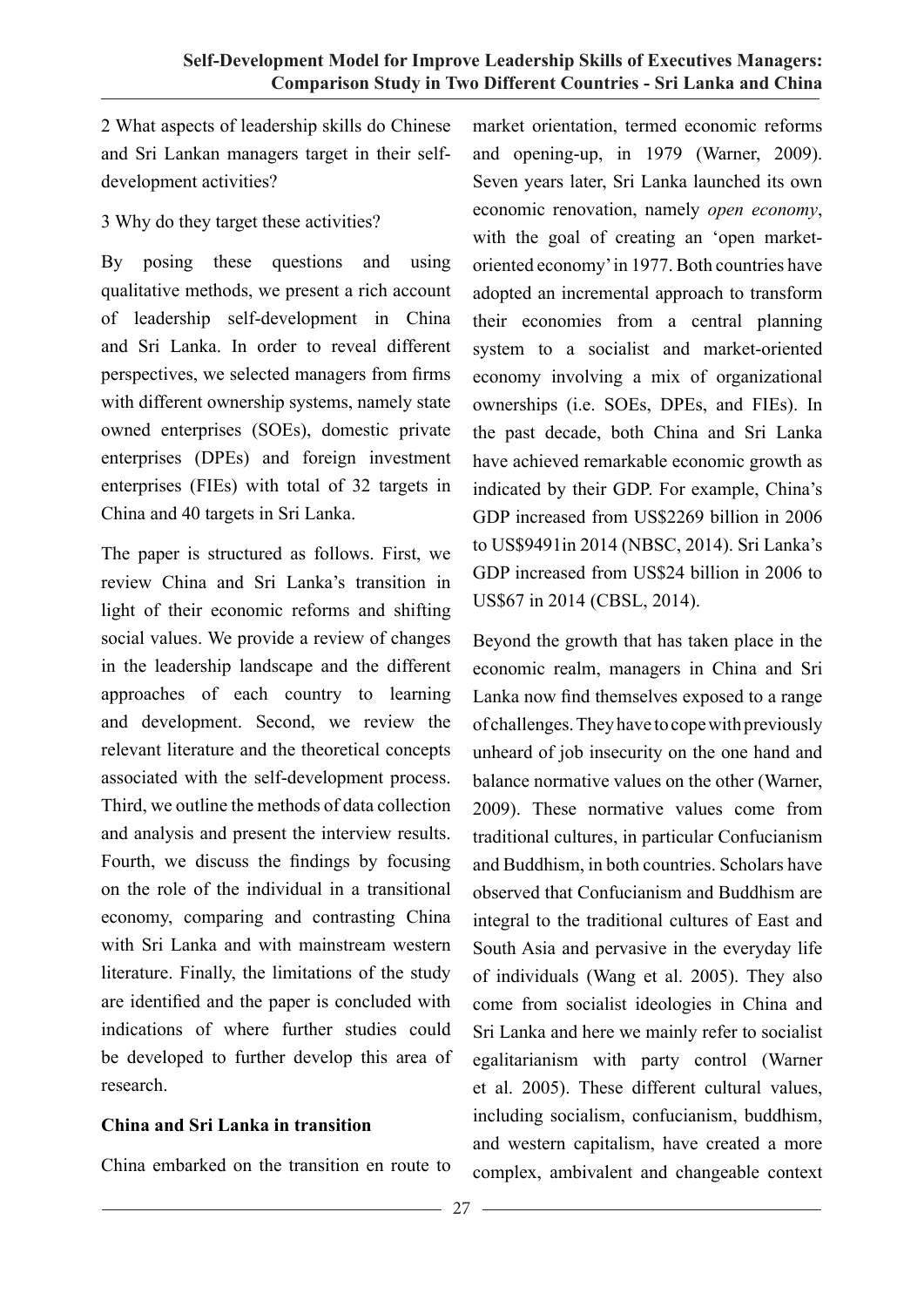than in the western developed world.

On the face of it, the transition towards a market-oriented economy of Sri Lanka exhibits much in common with that of China. However, these commonalities manifest themselves differently due to Sri Lanka's unique historical background and developmental trajectory. Sri Lanka's history is marked by repeated invasion from the Indians, Europe such as Poduges, Dutch, and British people. The contact and interaction with these often powerful groups leads to, first, an absorption of many aspects of the imported cultures; second, continual resistance – to the point of total denial – of Sri Lankan local culture; and third, a sense of distinctiveness and pride in Sri Lankan people. It is yet to be understood how Confucianism, Buddhism, socialism and capitalism 'with Chinese and Sri Lanka characteristics' interact with each other and how their interactions influence a manager's undertaking of selfdevelopment activities in these two countries.

## **Changing leadership landscape**

The transformation of a country is a challenging process that creates a need to upgrade its workforce and builds up pressure to improve the quality of management (Xie, Zhu & Warner, 2013). On the demand side of the labour market, leadership skills acquired in the old-style planned economy become insufficient when dealing with new challenges, brought about by industrial transformation and an increased engagement with external international markets.

For China, in the previous state-planned economy, the ideology of Mao – the founder of New China – laid the cornerstone for

selecting and evaluating leaders in government, enterprises and the military. Mao's thoughts on the essential requirements for leadership competencies are captured in the slogan *you hong you zhuan*, meaning 'both red and expert, or both socialist-minded and professionally proficient' (Li 1995, 544). Managers were often assigned by government agencies based on their political orientation but did not necessarily have the appropriate knowledge or skills required by enterprises.

With the deepening of economic reforms, and in response to market pressure in China, managers in SOEs have more economic decisionmaking powers and are starting to become fully accountable for production outputs, administration and management activities (Zhu, Webber & Benson, 2010). Furthermore, employees' roles have now been clarified by a range of reforms that were implemented in the 1980s and that established a management engagement system, a labour contract system and a floating wage system. Increasingly, the leadership role in SOEs and other types of Chinese organizations has evolved from its initial symbolic and ideological status to being an increasingly functional role (Zhu, Webber & Benson, 2010).

As for Sri Lanka, the leadership requirements in its previously centrally planned economy also focused on an individual's political orientation over their management abilities. The management in Sri Lanka's SOEs during the pre-reform period came from four sources: the party leadership, management, union representatives and youth representatives – with the party leadership being the most important indicator in determining success. Managers in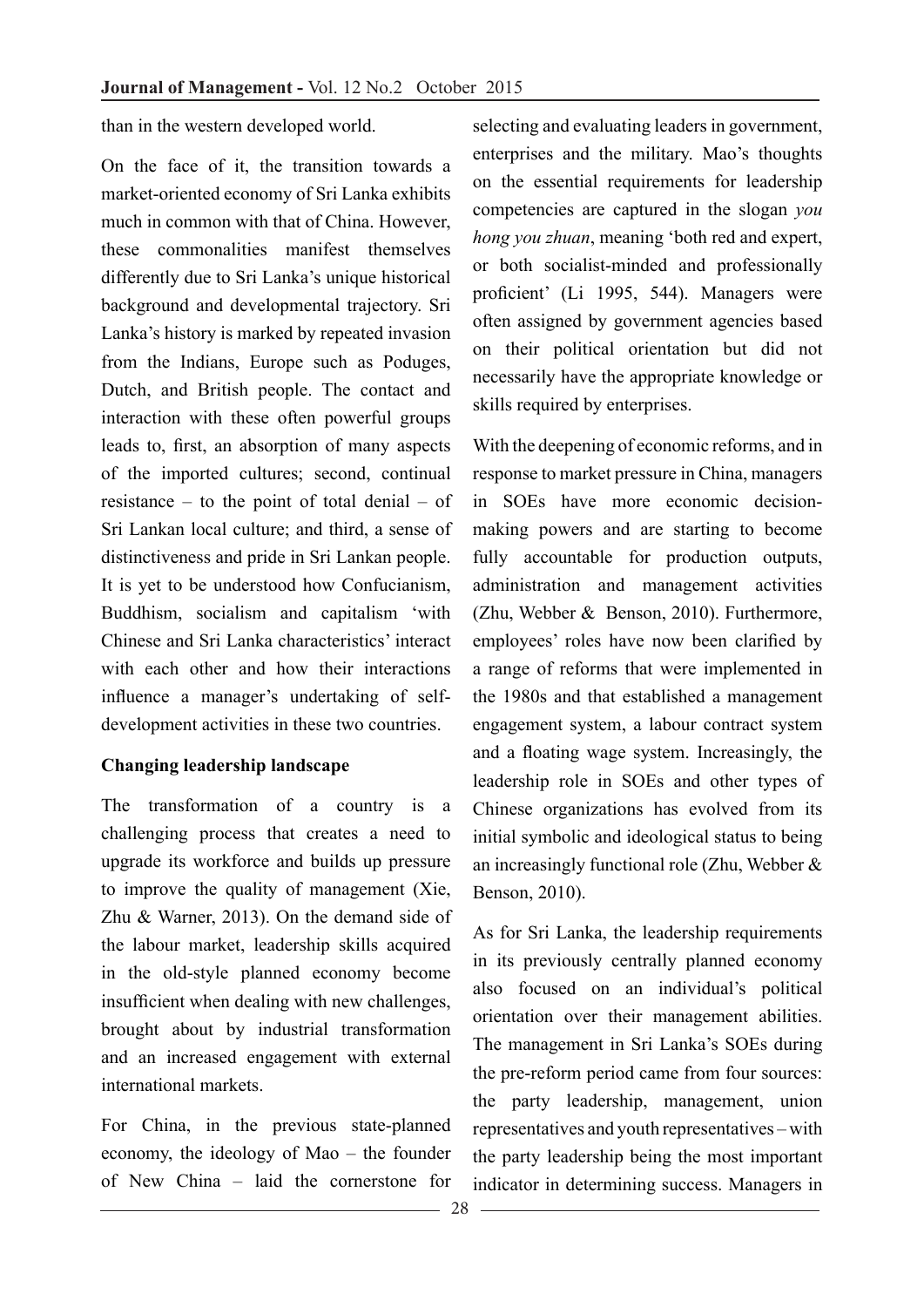SOEs enjoyed the 'work for life' system which offered secure employment and a salary paid directly by the government. Since the mid-1977s, Sri Lanka has been motivated by an urgent need to improve the legal institutional environment and to facilitate a market economy. The 1980 *Labour Code* established clear legal responsibilities associated with employment relations and formalised issues related to labour contracts, collective working agreements, recruitment and dismissal, union and compensation structure. A revised *Labour Code* took effect in 2013 with further reforms related to labour contracts, work hours, internal labour rules and working conditions (ILO, 2012). This legislation has nurtured market orientation and requires the updating of leadership competencies in accordance with emerging challenges. Leaders in SOEs have become more autonomous and are expected to act quickly and strategically to market changes, rather than simply responding to production targets that are administratively set up by the state. Managers in Sri Lanka today – either in SOEs, DPEs or FIEs – operate in an economy where the Communist and market ideology emphasizes a balance between economic prosperity and the workers' well-being (Edwards  $& Phan$ , 2013).

## **Approaches to training and development**

On the supply side of the labour markets of China and Sri Lanka, people in organizations do not have access to high-quality management and leadership-related training. The provision of training is minimal in many Chinese companies, largely due to a lack of resources and the belief that managers have little strategic impact on the success of a business (Rowley,

2010). In Sri Lanka, the majority of in-demand jobs, in particular in FIEs, are aimed at the lower level of the labour structure where there is an emphasis placed on technical skills. The education that most people receive has suffered largely from a lack of resources, substandard teaching, a shortage of facilities and ineffective training programs.

In the pre-reform period, managers in SOEs in China were sent to the party school on a regular basis to study Marxism and party policies. Conversely, in the post-reform period, organizations seldom pay for the provision of training programs. Consequently, the obligation to learn and develop leadership skills that are compatible with the market economy has largely shifted towards being a responsibility of the individual. Nonetheless, the emphasis on continuous learning is not a new concept for individuals in either country. Confucianism lays a traditional foundation of thought and behaviour that promotes striving for intellectual nourishment, with an emphasis on long-term orientation and hard work. It does not share the same characteristics that shape the scholarly investigation of self-development in the mainstream literature (Beckett & Hager, 2002).

The approach of Confucianism towards learning and development relies on its central underpinning *ren* (benevolence) which, in turn, points to continuous striving for self-perfection (Ren, Zhu & Warner, 2011). Confucius' purpose of learning is not about finding the absolute truth, or generating knowledge, but it is moral in nature (Li, 2002). Hence, the characteristic of the mental process for approaching learning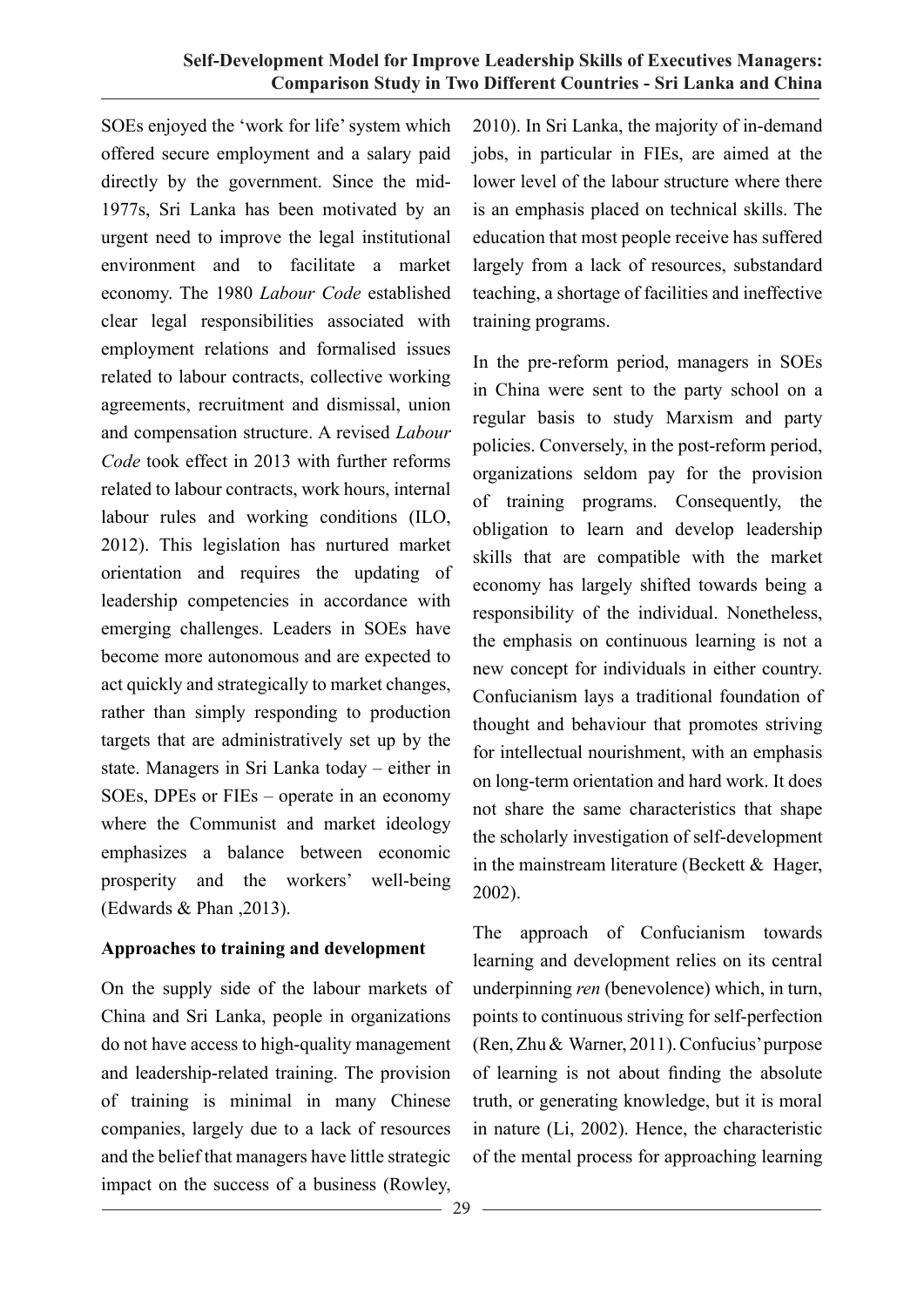and development among Chinese and Sri Lanka people embraces a higher tolerance of ambiguity and elasticity than typical western approaches (Lin & Ho, 2009). This lends support to the suitability of taking a qualitative approach to this research so as to explore the key elements within a China and Sri Lanka paradigm.

## **The self-development process**

Many theories have been developed to explain human action. However, they differ in the conceptualization of the nature of human action. This, in turn, influences the mechanisms of human functioning on which scholars focus and the analytic tools they use for scientific enquiry (Bandura, 2013). Self-development is the deliberate development of leadership skills, initiated, guided and controlled by managers over an extended period of time. It can be formal or informal, on-the-job or outside working hours. The key element is that the individual takes responsibility for identifying and directing the why, what, where, when and how of their development (Boyce, Zaccaro & Wisecarver, 2010). This process is not undertaken ad hoc, but is purposive in nature – in that people affect their own actions by analyzing, encoding and responding to the features of the context.

The deliberate and self-regulating properties of self-development are particularly important in transitional economies, such as China and Sri Lanka, where people have to interpret and respond to the multiple changing contexts experienced simultaneously with different economic, social, and organizational perspectives. According to social cognitive theory, individuals, their context and action

are engaged in a triadic-reciprocal causal relationship (Bandura, 1986). People's selfdevelopment is influenced by the cognitive tools they use to interpret the world. These cognitive tools are informed and reinforced by the social structures and practices of the specific contexts in which people work and live (Nisbett, 2003).

By applying this theoretical paradigm to the current research, organizations constitute the immediate environment in which managers operate. Their attitudes, defined as the values and norms shared within the organization, serve as a reference point for appropriate action and behaviour to enhance leadership development (Dragoni, Tesluk & Oh, 2009; Straub, 2012). Organisational attitudes that emphasise and support self-development contribute to recognition of its importance. This can lead to a consensus and synergy in taking proactive steps to develop leadership skills. Furthermore, it can lead to a higher level of intellectual curiosity for learning and the willingness to make adjustments in outlook and behaviour in a self-initiated way (van Grinsven & Tillema, 2006).

Self-development as it is manifest in the workplace has forward-thinking properties (Reichard & Johnson, 2011). In this sense, people's attitudes, perceptions and values around work and career progress influence their understanding and actions with regard to selfdevelopment (Boyce, Zaccaro & Wisecarver, 2010). This suggests that a manager who establishes a central self-image and identifies with being a leader will seek out learning opportunities to maintain belongingness with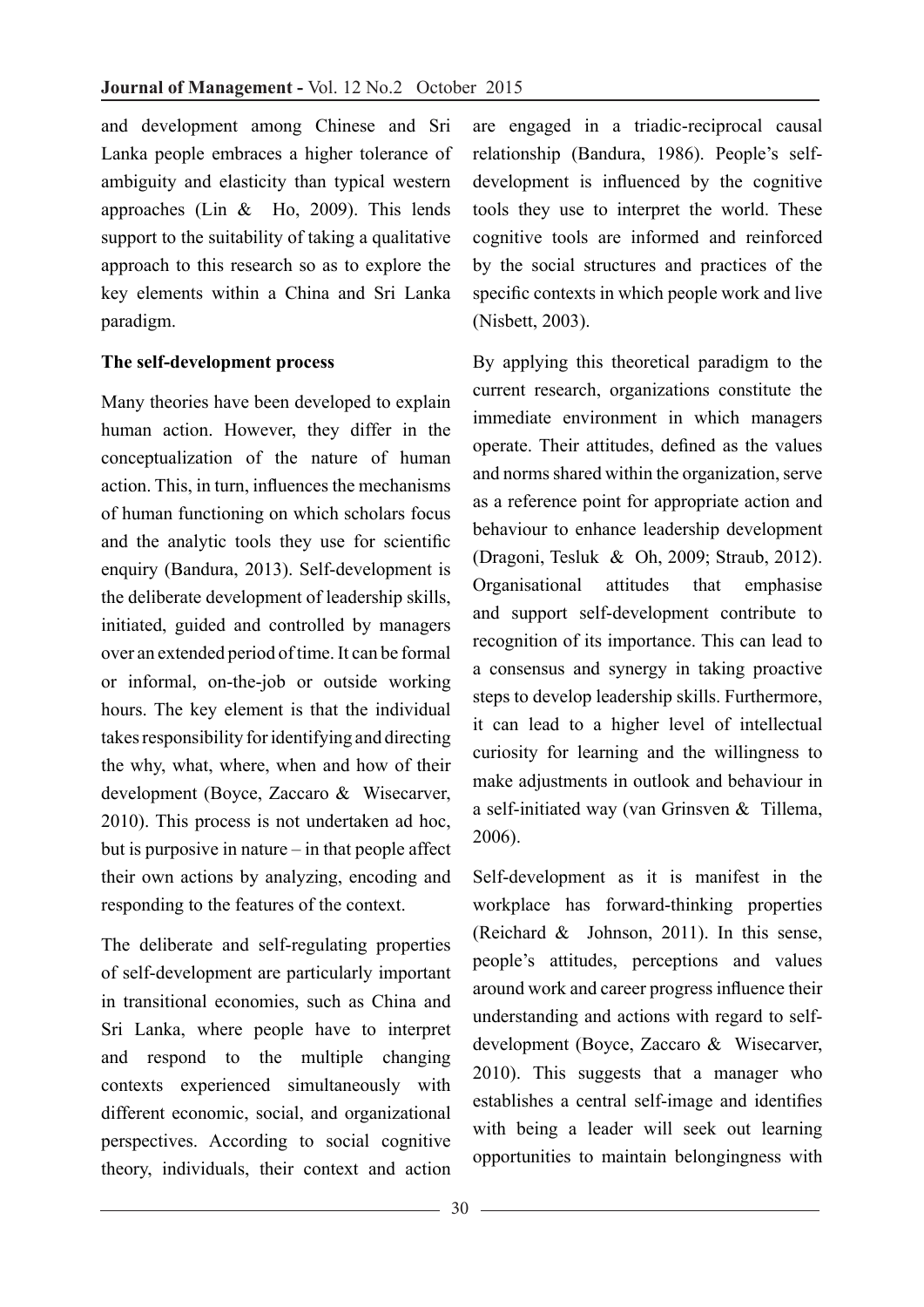the 'leader' group (Haslam, 2004). It also suggests that, by internalizing work-relevant values and norms, managers are more likely to undertake discretionary effort to embark on development activities (Hurtz & Williams, 2009).

The way that contextual factors and work attitudes transform into self-development action builds upon the cognitive process associated with the self-regulatory mechanisms (Bandura, 2013; Wood, 2005). These mechanisms, as applied to the learning and development process, are termed learning readiness (Avolio, 2004). This readiness operates through a function of comparing one's leadership skills against certain performance standards and evaluating the individual responsibility against the organisational responsibility to initiate learning (Avolio & Hannah, 2009). The resulting product of learning readiness may then involve a perceived need for development and a higher sense of personal responsibility which, in turn, provides direction for goalsetting related to leadership improvement (Day, Harrison & Halpin, 2009).

## **Data collection and analysis procedures**

The same data collection methods and interview protocols were used within both countries during the fieldwork conducted in China and Sri Lanka. Both countries have a diversified ownership system, represented mainly by SOEs, DPEs and FIEs. The ownership of firms is a major proxy for delineating the heterogeneity arising from the interplay of old and new institutional forces in transitional economies. To maximize the likelihood of revealing different perspectives, this study covered a range of firm ownership

types including SOEs, DPEs and FIEs. Within each country, six companies per ownership type were randomly selected and their senior human resource (HR) managers contacted for access to their managers. After obtaining consent, an e-mail was sent to the focal managers inviting them to participate in the interviews. The e-mail contained a brief explanation of the research project written in plain language (in English and Chinese/Sinhala/Tamil) and emphasized that participation was completely voluntary and that confidentiality would be protected.

In total, 30 interviews were conducted in China and 30 interviews in Sri Lanka, all on a oneto-one basis. The interview questions centered on the key themes of this paper – including why managers undertake self-development, the personal and organizational enablers of self-development and the types of leadership competencies managers target in their selfdevelopment activities. These interviews enable us to develop a holistic understanding of the phenomena under study. As the fieldwork in Sri Lanka was conducted before the fieldwork in China, the feedback obtained from Sri Lankan managers informed a minor revision of the interview questions used in China. In particular, Sri Lankan interviewees constantly referred to traditional wisdom for effective leadership and for personal development. We therefore added a research question during fieldwork in China asking participants to provide the local traditional slogan, old sayings or idioms that guided their self-development activities.

During the fieldwork in Sri Lanka and China, we interviewed managers from a wide range of backgrounds, not only related to the ownership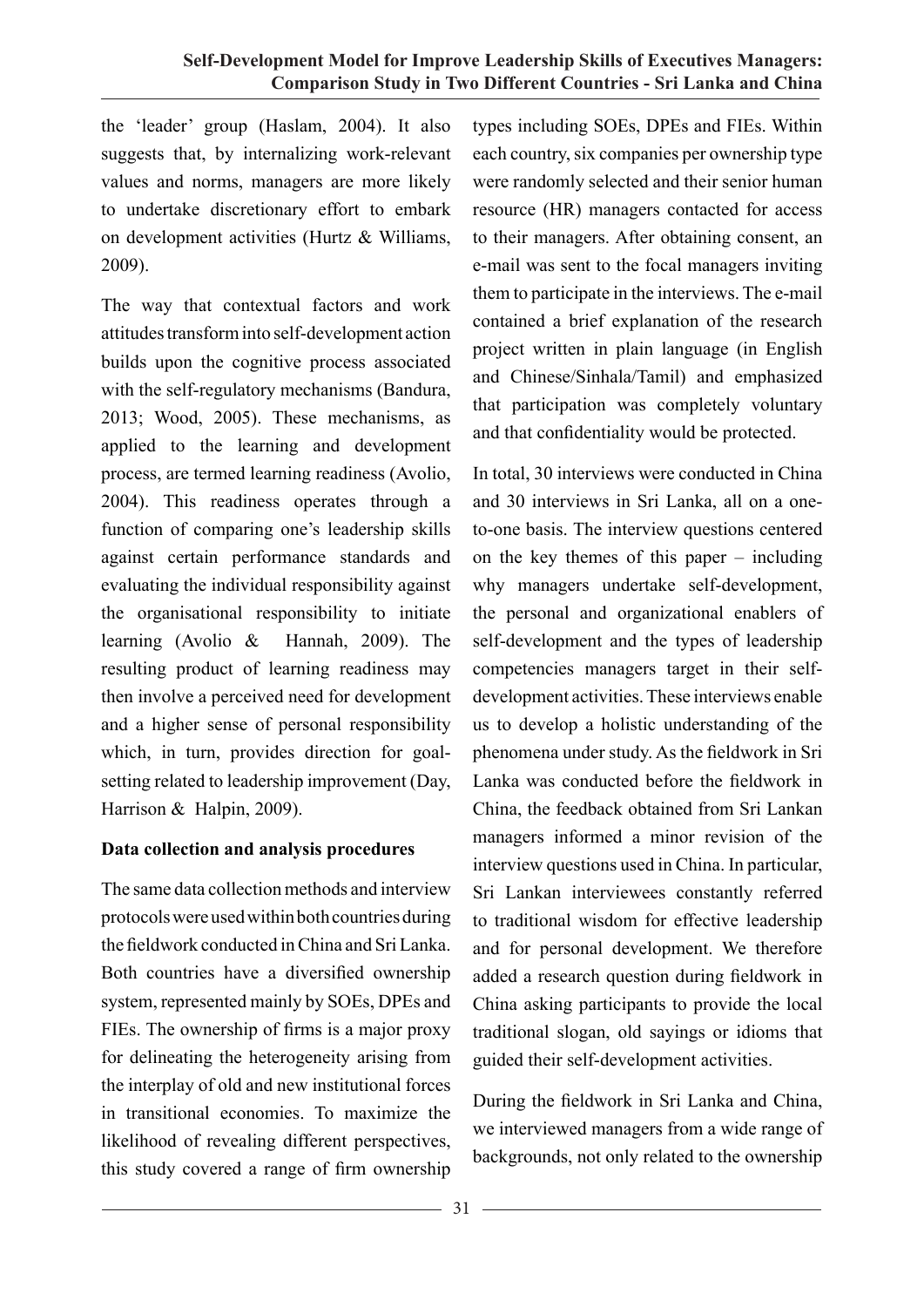of their organizations, but also related to their demographic variables (see Table 1). Sri Lankan and Chinese participants ranged in age from 30 to 55, with the majority being in their mid-35s and 45 s. Their tenure with the company ranged from 3 to 15 years among the Chinese and from 3 to 30 years among the Sri Lankan. Among the 60 managers interviewed, 31 held a Bachelor's degree and Diploma, 14 had obtained a Masters qualification and 6 had completed a PhD degree, while only 9 interviewee had not attended university. Additionally, the managerial roles performed by the Chinese and Sri Lankan participants varied and included people who worked in sales, information technology (IT), HR and consultancy.

The analysis procedures involved assigning codes to selected portions of data at different levels of conceptual abstraction (Yin, 2011). These initial codes resembled the original text and ranged from simple concepts – such as survival and tradition – to more detailed descriptions – such as the difficulty in developing ethical leadership, how to be seen as a role model to subordinates, and employers imposing high expectations on them. We then proceeded to a higher set of codes that categorized the initial codes and analyzed the emerging patterns. This approach allowed for comparison of the data from China and Sri Lanka as stand-alone entities as well as providing the capacity to analyses more general patterns.

## **Findings**

Chinese and Sri Lankan managers agreed that the emphasis on being successful, that is, through maintaining a formal leadership

position, is reinforced by the normative value: 'bringing prestige and honour to one's family and clan'. This value is less about personal ego and more about how one contributes to the pride of the collective group he/she belongs to. Managers in China and Sri Lanka commented that a leadership position is deemed to be of high status and considered as a pathway to a successful life. Therefore, for these managers, adopting continued learning and development patterns increased the respect they had from fellow workers.

However, Chinese managers in particular made reference to the pressure on survival in the labour market and their increased vulnerability and job insecurity. A majority of interviewees felt vulnerable due to the: 'enormous pressure and drastic changes' and 'the high expectation imposed by companies' (interviewees from a DPE in China); 'organizational pressure to meet unrealistic goals' and 'excessive workloads' (interviewees from a FIE in China). To address these challenges, Chinese managers turned to self-reliance as a solution. They constantly examined their performance and sought to selfdevelop certain skills that could contribute to personal achievements in the workplace more rapidly.

Although Sri Lanka has also embarked on market-oriented reforms, the way in which market competition intensifies their work environment is different to that of China. As an interviewee from a FIE in Sri Lanka observed: 'You just can't fire a person freely in Sri Lanka, regardless of the firm ownership. It breaks the social norm here and ruins the relationship.' Maintaining the identity of a leader through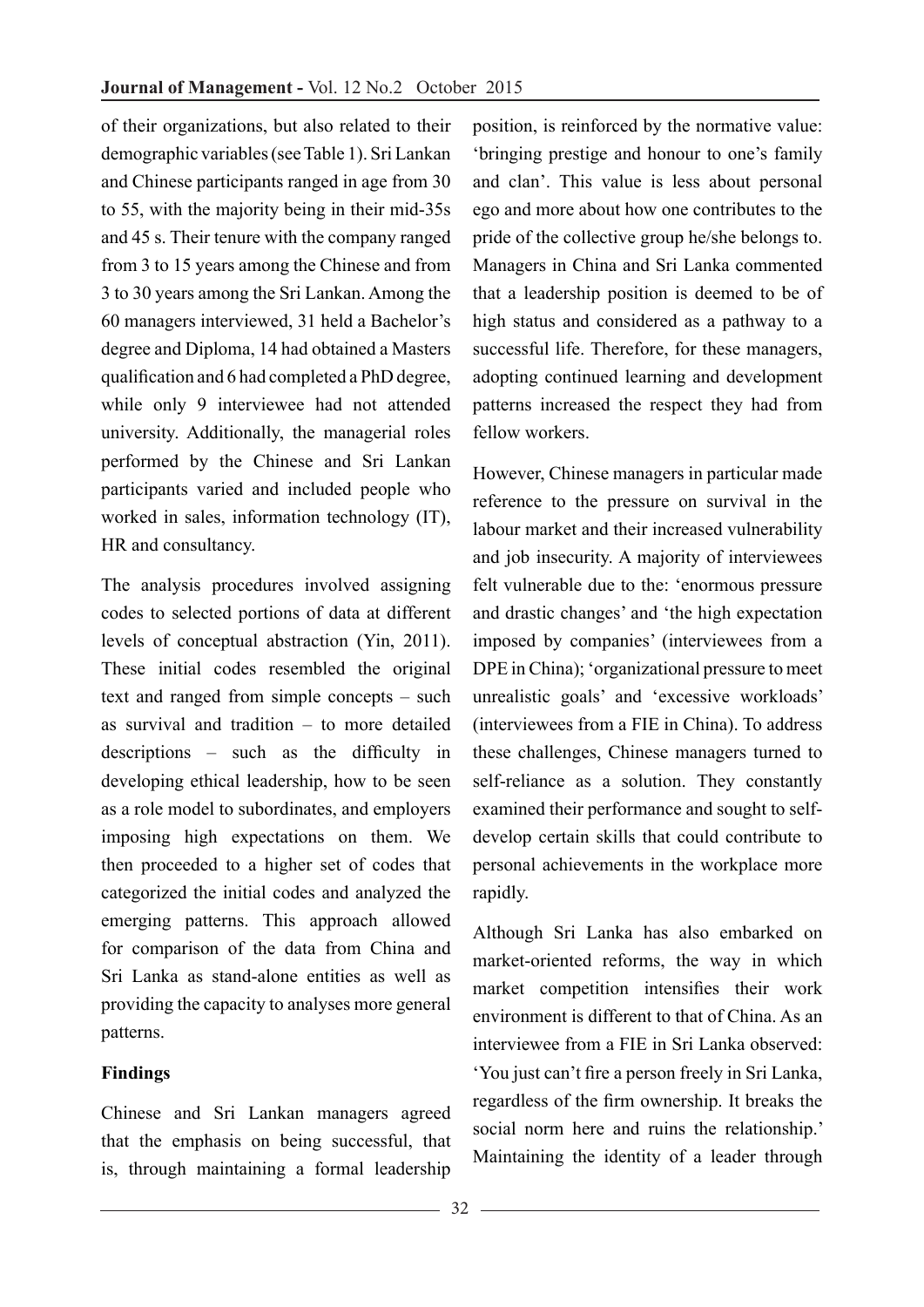| <b>Sample Profile</b> | China      | Sri Lanka  | <b>Firm Profile</b> | China      | Sri Lanka  |
|-----------------------|------------|------------|---------------------|------------|------------|
| Gender                |            |            | Firm ownership      |            |            |
| Male                  | $15(50\%)$ | 24(80%)    | Private             | 14(47%)    | 16(53%)    |
| Female                | $15(50\%)$ | 06(20%)    | Government          | 05(16%)    | 08(27%)    |
|                       |            |            | Entrepreneurs       | 11(37%)    | 06(20%)    |
| Age                   |            |            | Age                 |            |            |
| 20-29                 | $\theta$   | $\theta$   | $1-5$               | $09(30\%)$ | $03(10\%)$ |
| 30-39                 | 10(33%)    | 08(27%)    | $6 - 15$            | $12(40\%)$ | 05(17%)    |
| 40-49                 | 11(37%)    | 14(46%)    | $16 - 25$           | 05(17%)    | 13(43%)    |
| 50<                   | $09(30\%)$ | 08(27%)    | 25<                 | 04(03%)    | $09(30\%)$ |
| <b>Experience</b>     |            |            | <b>Size</b>         |            |            |
| $2-4$ yrs             | $03(10\%)$ | $09(30\%)$ | $<$ 500             | 14(47%)    | 07(23%)    |
| $5-7$ yrs             | 11(37%)    | 10(33%)    | 501-1000            | 02(07%)    | 06(20%)    |
| 8-9 yrs               | 01(03%)    | $09(30\%)$ | 1001-2500           | 04(13%)    | 05(17%)    |
| 10<                   | $15(50\%)$ | 02(07%)    | 2501-5000           | 05(16%)    | $03(10\%)$ |
|                       |            |            | 5001<               | 05(17%)    | $09(30\%)$ |
| <b>Education</b>      |            |            | <b>Type</b>         |            |            |
| Diploma               | 06(20%)    | $03(10\%)$ | Product             | $12(40\%)$ | 06(20%)    |
| Bachelor              | $12(40\%)$ | 19(63%)    | Services            | 10(33%)    | 14(47%)    |
| Master                | 08(27%)    | 06(20%)    | Product & Services  | 08(27%)    | 10(33%)    |
| PhD                   | 04(13%)    | 02(07%)    |                     |            |            |

| <b>Table 1</b> Profile of interviewees and firms |  |  |
|--------------------------------------------------|--|--|
|                                                  |  |  |

learning and development was seen as setting a good example to others. For instance, an interviewee from a FIE in Sri Lanka commented: 'Continuous learning is a good virtue and as a leader, I have the responsibility to follow this and be a role model'. This manager's comments were reiterated by the other Sri Lankan interviewees. They viewed work as an essential component of life and had faith in the continual improvement of personal competencies. Performing well in the workplace is part of the educational message that these interviewees had received since childhood and this has constituted the social norm which they follow in their life.

## **Self-Development as a Response to the Organizational Attitudes Towards Development**

When asked whether their companies invested in effective training and development, the initial comments made by Chinese and Sri Lankan managers focused on their individual dilemmas: while learning needs to occur, they struggled to find the time and energy to engage in learning. In addition, the financial responsibilities of undertaking learning had shifted towards the individual, as an interviewee from a DPE in Sri Lanka commented: 'nowadays we all know we have to look after ourselves to improve our skills and competencies. Companies do not pay for additional training anymore, but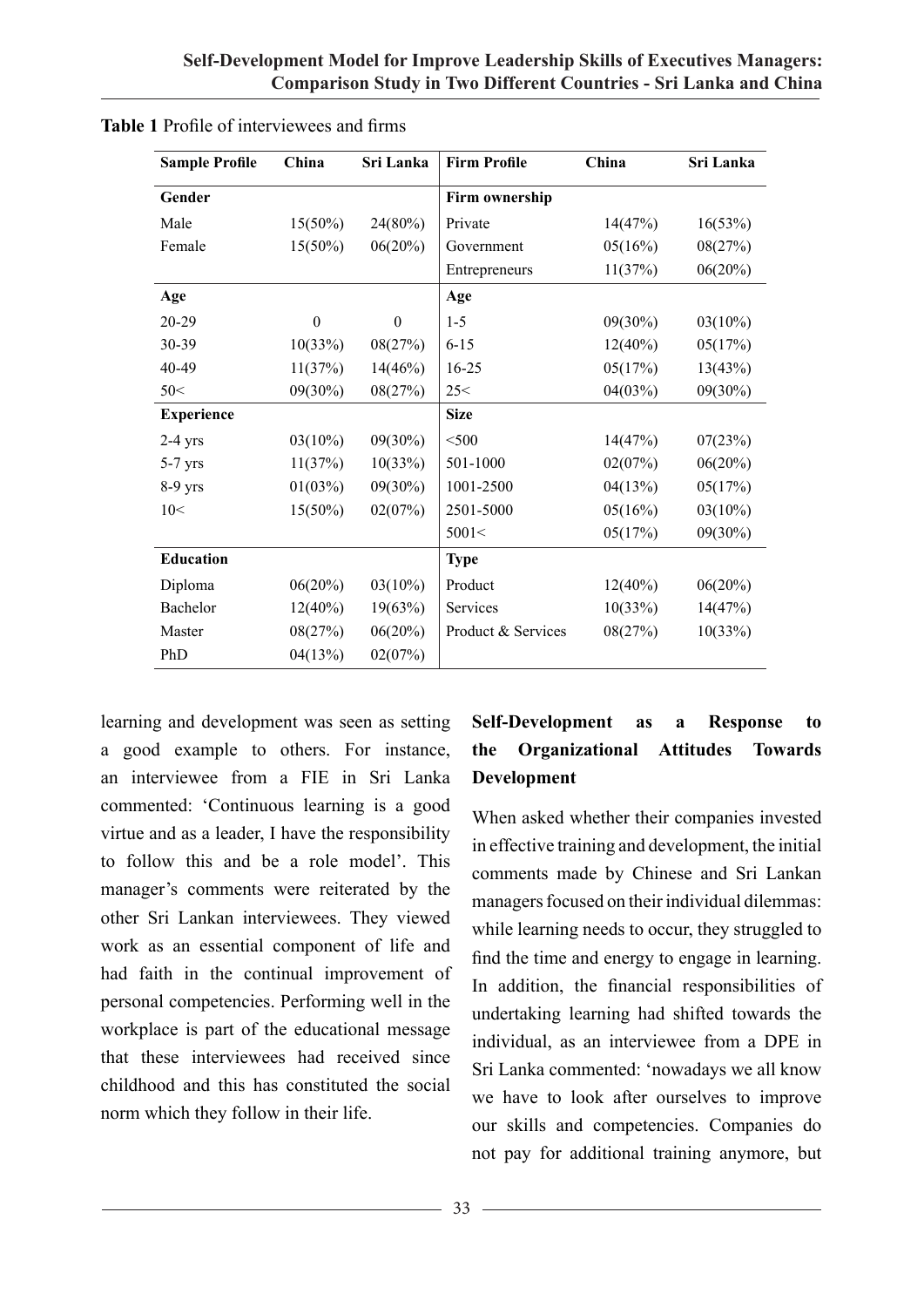expect us to be competent at our job.' Given that learning and development has generally been quite limited, it was particularly important that they accurately interpreted the professional development expectations of their companies. For instance, an interviewee from a FIE in China commented on his continual reading of Bloomberg Business Week – a learning initiative that he self-started, self-financed and self-managed. His company had policies and systems in place to encourage, motivate and support individual accountability. This conveyed to him a clear picture of where he was able to go and to what level his leadership skills should be developed.

In the Sri Lankan case, organizational attitudes toward self-development varied. Managers were more likely to undertake self-development when organizations provided a diversified channel to disseminate knowledge and information concerning the latest leadership research output and best practices. In the interview with an interviewee from a SOE in Sri Lanka, there was strong evidence of her company's support for training and development. She was often sent to conferences, forums and seminars with international consulting firms to learn new management theories and models. She stated: I was just a high school graduate when I started working here as a semi-skilled worker. Throughout the past 20 years my company has supported me to study and attend many courses to improve my skills. I now hold an MBA degree and work at a middle management level. This has increased my motivation and desire toward continuous learning and development. This interviewee's quote demonstrates that investment in knowledge and information

sharing through employee development might encourage managers to identify gaps around leadership development, which in turn enhances their self-development activities.

## **The State of Readiness Among Chinese and Sri Lankan Managers**

The concept of learning readiness became clearer as the interviewees constantly used phrases related to developmental needs and personal responsibility. In addition, Sri Lankan interviewees made frequent references to learning for the sake of learning. Among the Chinese participants, there was a strong emphasis on individual employability. The sixth interviewee from a DPE in China previously worked in a SOE in the resource industry – the main industry in which job security and high wages are usually guaranteed. He observed that the conventional way of living and working in the rigidly controlled state sector is now being challenged. Specifically, managers have realized the value in the exchange of knowledge and skills in the labour market. In line with this shift, knowledge and skills are becoming new commodities in these emerging market economies.

While the qualitative data obtained from Sri Lankan managers also demonstrated a similar pattern involving self-awareness, their developmental needs appeared to be more collective in nature, compared to their Chinese counterparts. An interviewee from a SME in Sri Lanka referred to an old Sri Lankan saying study is the endless'. The majority of Sri Lankan interviewees considered this phrase as being integral to their attitude about learning since childhood. This interviewee in Sri Lanka went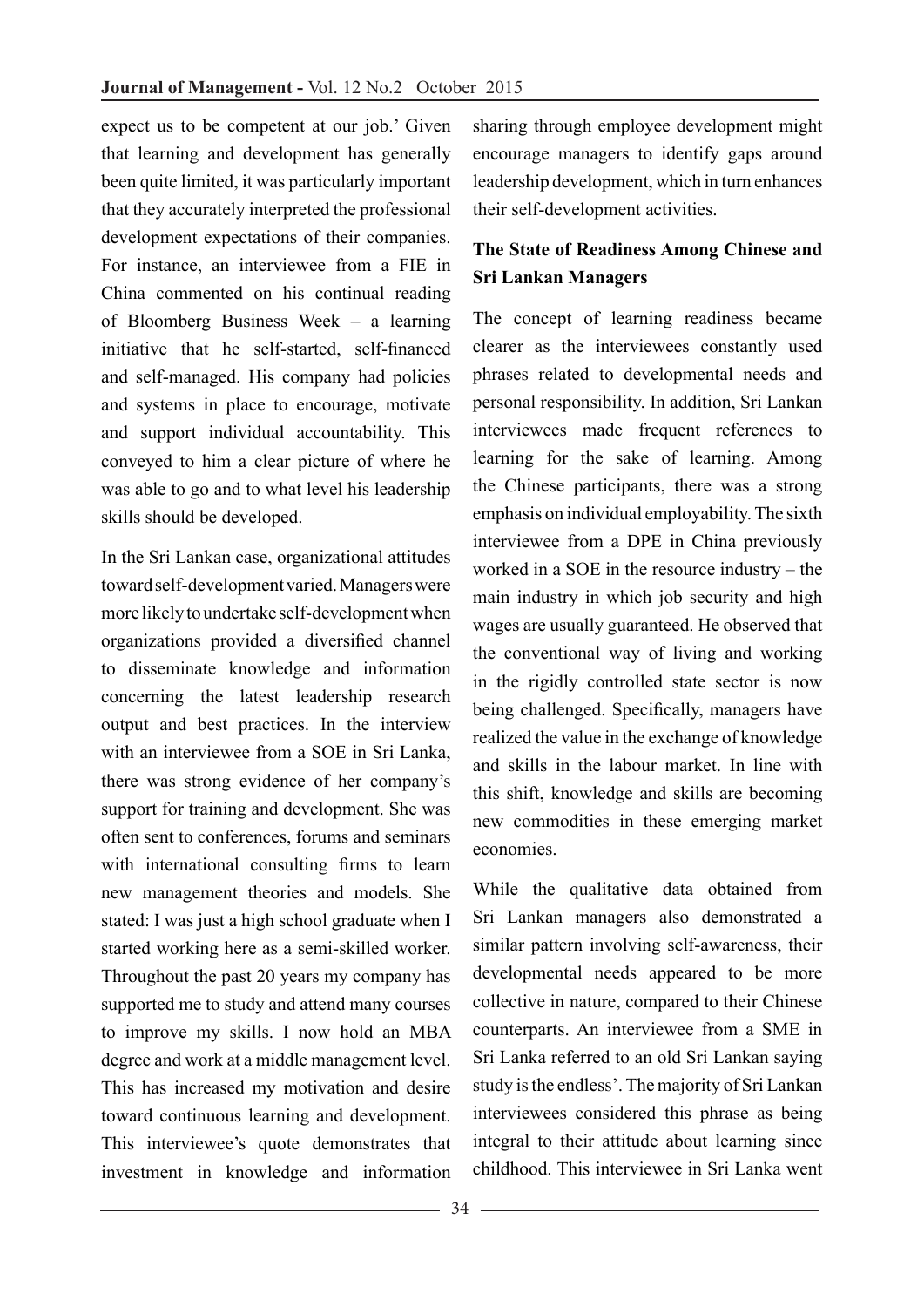on to say: 'Learning is not an individualist thing here. Look how many young parents send their new-born baby to nursery school. Everyone is doing some sort of learning.' For the Sri Lankan managers, the normative values placed on their continuous striving for self-improvement was the driving force in their personal lives as well as in their career development.

# **The Demands from Different Cultural Values in Self-Development Activities**

For Chinese managers, the primary consideration in seeking self-development opportunities was to gain a sense of security and to improve their employability. Therefore, developing hard skills that improved their capability to predict the market and enhance their cognitive abilities to cope with the increased complexities at work was highly valued and emphasized. Threats to job security and an enthusiasm for short-term usable leadership skills meant that, in a business environment characterized by constant changes, blocked information flow and underdeveloped institutional infrastructure, the self-development of ethical leadership had been largely marginalized. Ethical reasoning and decision-making was not usually the first self-development priority of the Chinese interviewees. According to them, ethical judgement as it related to leadership was 'not relevant to people's short-term interests' (an interviewee from a FIE in China), 'is harder to develop' (an interviewee from a SOE in China) and 'difficult to evaluate' (an interviewee from a DPE in China) in a business environment in which 'money and profits are what is most valued' (an interviewee from a DPE in China).

The above-mentioned characteristics associated

with Chinese interviewees were also observed by Sri Lankan interviewees. An interviewee from a DPE in Sri Lanka had a lot of experience in working with people from China and he commented: Chinese managers are very intelligent and quick to learn. They have to be really smart and outstanding to 'stand out' among such a large population back home [in China]. Conversely, I believe that Sri Lankan managers preserve the traditional values more than the Chinese. His comment was also supported by our interviews. Most Sri Lankan managers listed ethical leadership as a priority when undertaking self-development activities. Another interviewee from a FIE in Sri Lanka is from the younger generation and was educated overseas before working as a middle manager in the FIE. Despite his exposure to western cultures, he cited his working motto as 'adopting the principles from our former leaders'. These principles were often reflected by other Sri Lankan interviewees, and involved the ideology of the ruling party (such as party control and egalitarianism – serving the people wholeheartedly) and traditional values (such as contributing to the collective good and maintaining belongingness as a whole).

## **Discussion**

Given the underexplored nature of the selfdevelopment phenomenon in China and Sri Lanka, this study is important in tackling the central theme of self-development from a contextual perspective. Our findings reflect on the characteristics of complex social settings and provide insights into the underlying reasons and dynamic processes behind the surface of the self-development phenomenon.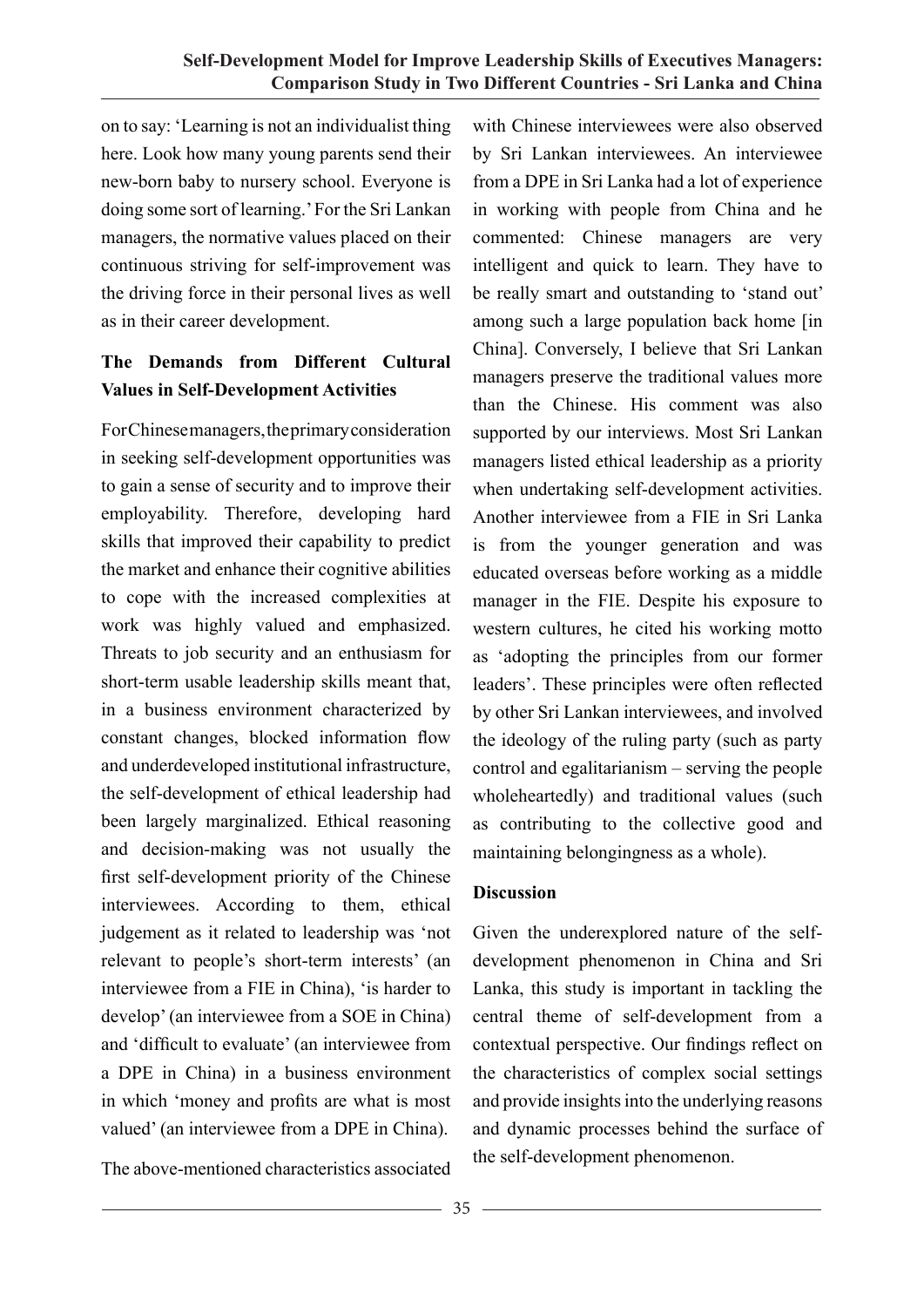Self-development activities in China and Sri Lanka are growing, but it remains an underspecified phenomenon in HRM studies in both countries. Our qualitative approach builds upon existing literature and offers a rich account of leadership self-development involving managers from different backgrounds. As this study indicates, self-development is not undertaken ad hoc, or isolated from a managers' operating environment. The complex cognitive process of understanding, interpreting, and responding to environmental factors (such as economic reforms, changing social values through organizational expectations and attitudes) to self-development are captured in Figure 1. This provides a meaningful framework for identifying patterns, examining plausibility and enabling conclusions to be drawn concerning the process through which managers perform self-development to improve their leadership skills.

This framework emphasizes the originality of the current research for two primary reasons. First, it highlights the necessity of contextual studies and gives contextual consideration a more holistic perspective. Second, it extrapolates from several properties of self-development, including those grounded in leader identity maintenance, work-related antecedents and organizational influences to the outcomes of developing leadership competencies and setting a role model for others.

# **Different patterns of self-development in China and Sri Lanka**

The findings of this study suggest that the concern for different types of leadership skills valued in self-development activities have implications for theory. The outcome suggests that there is no 'one-size-fits-all' paradigm to understand self-development across contexts. First, the western model of leadership competencies at the different management levels does not necessarily fit those needs that managers are targeting in their self-development activities in China and Sri Lanka.

Second, while we have included the different organizational ownership types, the interview data suggest that the between-country differences count for more than the withincountry differences. Despite some similarities between China and Sri Lanka, the Chinese managers were more interested in technical leadership skills to improve their ability to identify, analyses and predict market trends than the Sri Lankan managers were. This reflects an urgent need for employee survival, influenced by market pressures, competition and a lack of established career structures.

While Sri Lankan managers may encounter similar challenges and pressures on the surface when compared with their Chinese counterparts, their self-development foci have been consistently centered on improving their moral



 **Figure 1** Model of self-development to improve leadership skills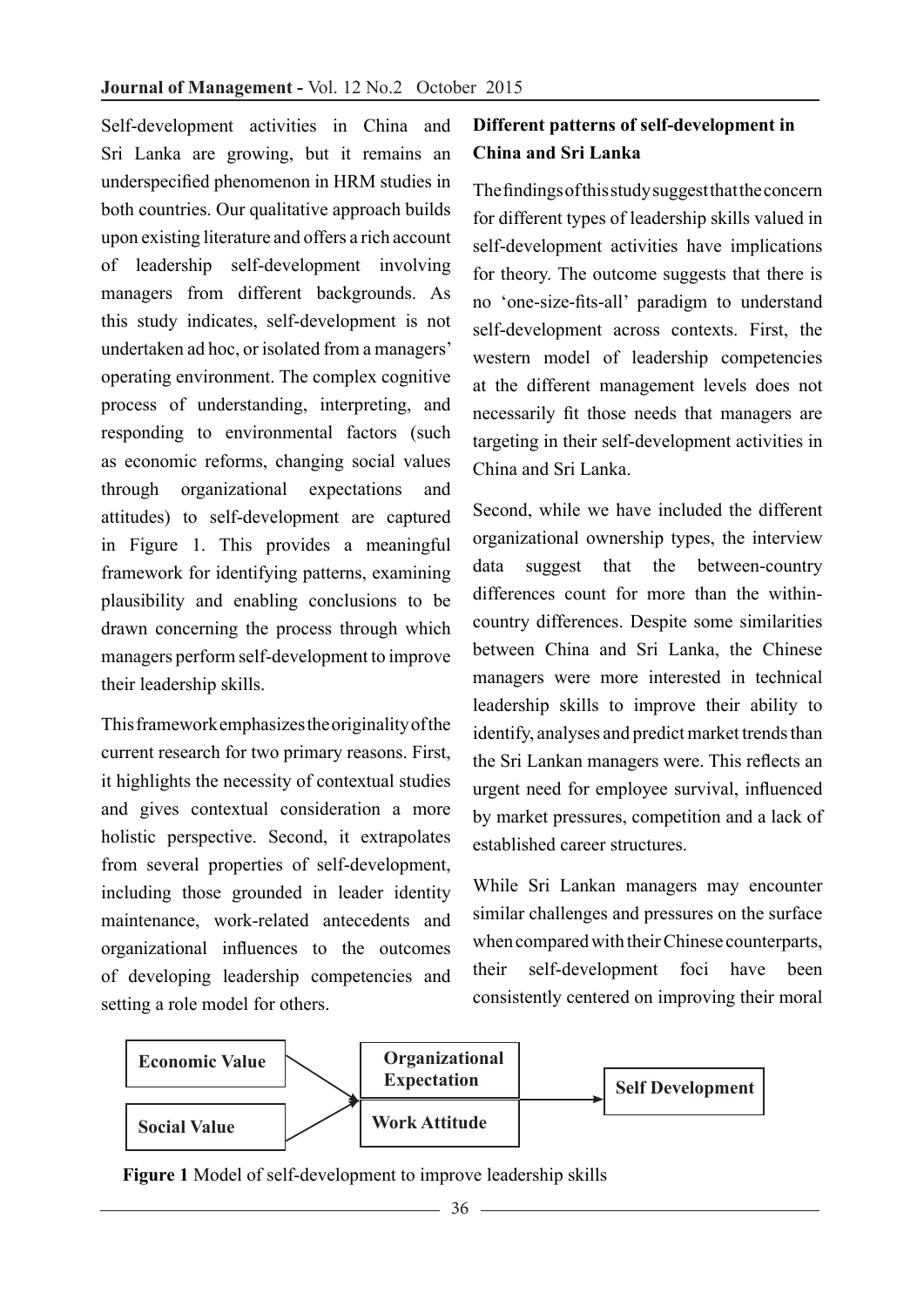standards. The emphasis on traditional values and virtues largely explains their relatively higher level of commitment as manifest in the average length of tenure among our sample. Such inconsistencies between our observation and the mainstream literature, between China and Sri Lanka, highlight each country's stage of economic and social development while reinforcing the influence of contextual factors. It also suggests that self-development is best understood as a process within a specific context.

## **Conclusion**

Importantly, our study suggests that the responses to contextual stimuli in China and Sri Lanka are engaged in a subtle, indirect and complex way and are far from being embedded in western-derived theories. Rather, the findings go beyond the personal argentic perspective (Bandura 2013) to investigate the underlying mechanisms that link thought processes and human action. The findings suggest a collective perspective has been incorporated into selfregulatory mechanisms.

Managers are open to cues from environmental factors that concern an appropriate mix of leadership skills and expected outcomes related to the level of their leadership skills. These cues have trickled down from an incremental reform approach in China and Sri Lanka and contributed to a hybrid form of traditional values, socialist ideology and free market principles. In the case of Sri Lanka, the socialist ideology and traditional values become an integral part of their national identity and permeate personal values, family values and community values at a very deep level, rather than just influencing political structures and systems. In the case of China, although the self-serving motives for personal survival and success seem salient on the surface, influences from a collective tradition do not become dormant. Instead, they take on a hybrid form that ascribes meaning to environmental cues set against a backdrop of contradictions, competing demands and ambivalence. Recognition of this phenomenon provides a point of entry towards analyzing the ever-changing, uncertain and messy environment that reflects working life more accurately.

This research has laid the foundation for contributions to the literature through empirical richness and meaningful contextualization. The systematic understanding of the process of self-development within China and Sri Lanka has been extended while highlighting the confluence of the multiple contextual factors that complicate managers' self-development issues within these transitional economies. Under different social, cultural and economic environments, managers working in different firms might face different challenges and adopt their unique way of self-development. Nowadays, managers in transitional economies confront both new opportunities and uncertainties. Self-development could be seen as a useful way to improve managers' capabilities to take new opportunities and minimize negative elements associated with uncertainties. Therefore, both organizations and individual managers need to encourage such self-initiated development.

## **Acknowledgement**

The authors would like to thank the School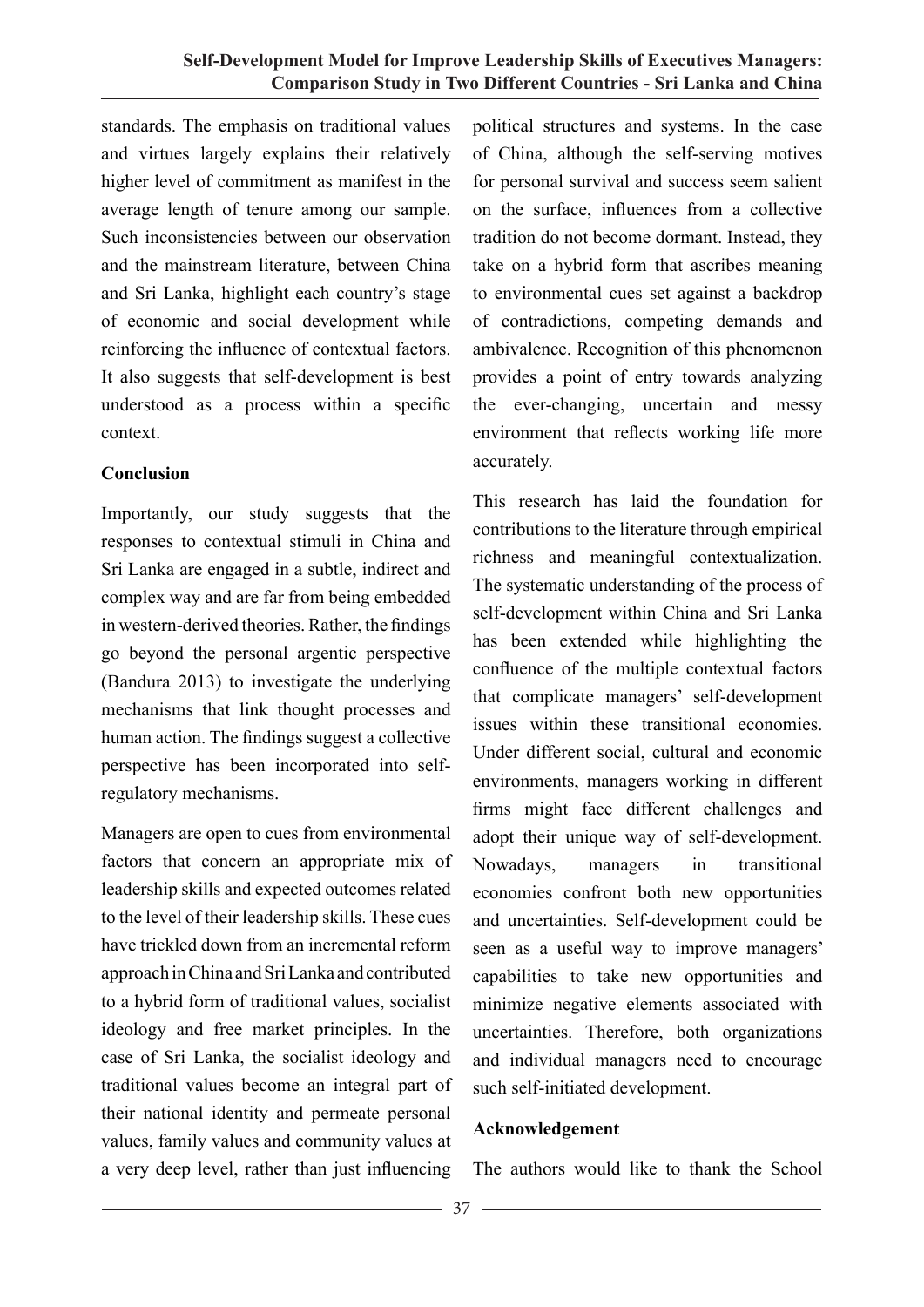of Management at the Zhejiang University, Hangzhou, China and the Department of Management Studies, Faculty of Humanities and Social Sciences at the Open University of Sri Lanka, Nawala, Sri Lanka for their support on this study.

#### **References**

- Avolio BJ (2004) Examining the full range model of leadership: Looking back to transform forward. In DV Day, SJ Zaccaro and SM Halpin (eds) *Leadership development for transforming organizations: Grow leaders for tomorrow*, 71–98. Lawrence Erlbaum & Associates, Mahwah, NJ.
- Avolio BJ & ST Hannah (2009) Leader developmental readiness. *Industrial and Organizational Psychology* 2(3), 284–287.
- Bandura A (2013) Social cognitive theory. In PAWV Lange, AW Kruglanski and E Higgins (eds) *Handbook of theories of social psychology*, 1, 349–374. SAGE, London.
- Benson J, H Gospel & Y Zhu (eds) (2013) *Workforce development and skill formation in Asia*. Routledge, London and New York.
- Borgonjon J & WR Vanhonacker (1994) Management training and education in the People's Republic of China. *International Journal of Human Resource Management*  5(2), 327–356.
- Boyce LA, SJ Zaccaro & MZ Wisecarver (2010) Propensity for self-development of leadership attributes: Understanding, predicting, and supporting performance of leader self-development. *Leadership Quarterly* 21, 159–178.
- Day DV, MM Harrison and SM Halpin (2009) *An integrative approach to leader development: Connecting adult development, identity, and expertise*. Routledge, New York and London.
- Garavan NT, M Mortley, P Gunnigle & D McGuire (2002) Human resource development and work place learning: Emerging theoretical perspectives and organizational practices. *Journal of European Industrial Training* 26, 60–71.
- Goodall K & M Warner (2009) Management training and development in China: Laying the foundation. In M Warner and K Goodall (eds) *Management training and development in China*, 15–26. Routledge, London and New York.
- Hurtz GM & KJ Williams (2009) Attitudinal and motivational antecedents of participation in voluntary employee development activities. *Journal of Applied Psychology* 94(3), 635– 653.
- Li Y & P Sheldon (2010) HRM lives inside and outside the firm: Employers, skill shortages and the local labour market in China. *International Journal of Human Resource Management* 21, 2173–2193.
- Lin LH & YL Ho (2009) Confucian dynamism, culture and ethical changes in Chinese societies: A comparative study of China, Taiwan, and Hong Kong. *International Journal of Human Resource Management*  20(11), 2402–2417.
- NBSC (2014) *China statistical yearbook, 2013*. National Bureau of Statistics of China, Beijing.